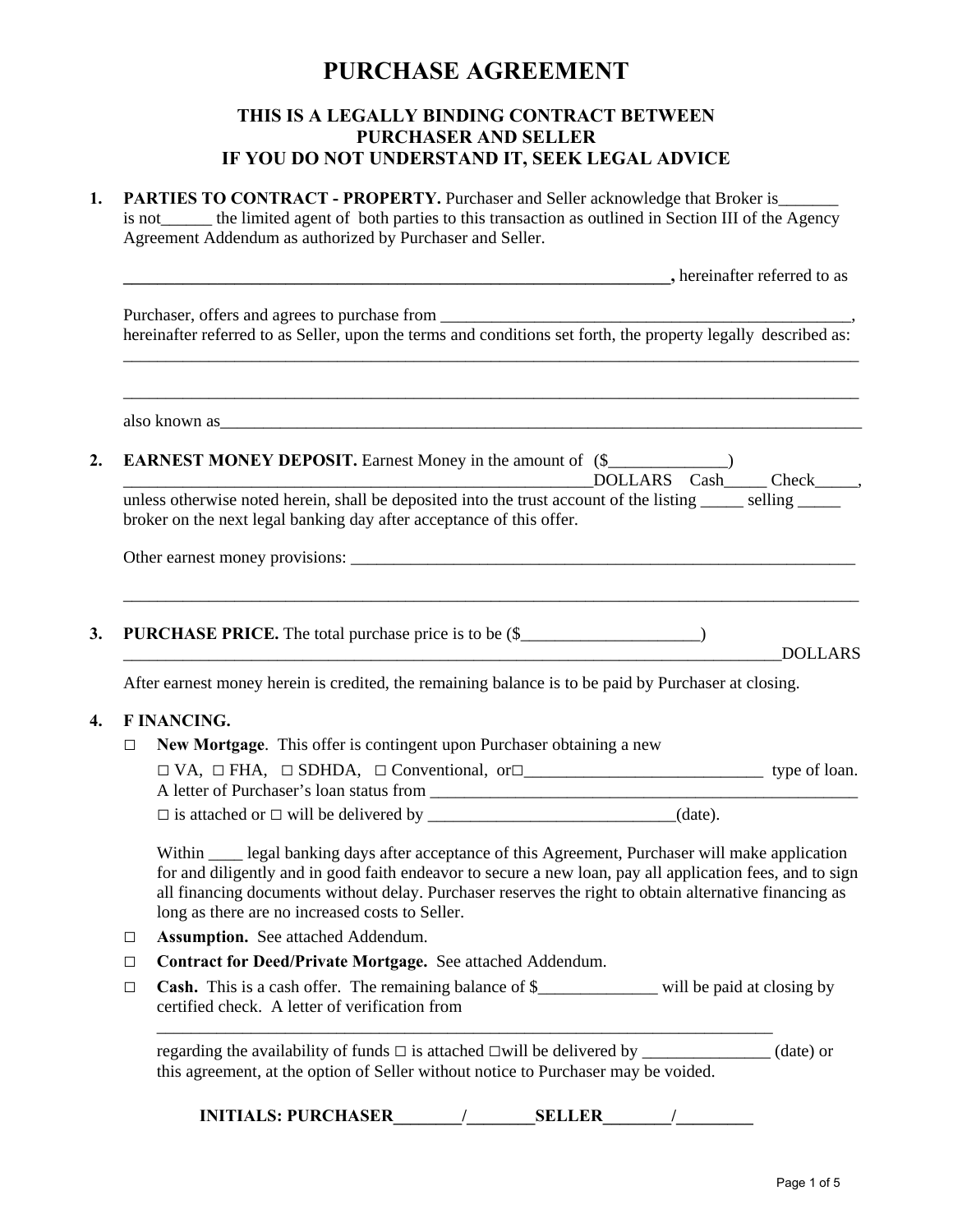**5. APPRAISAL.** This offer is is not use subject to the property appraising for at least the purchase price. If the appraisal reveals repairs, which must be made, Purchaser and Seller will negotiate which party will complete those repairs for any re-inspection fees. If the appraisal is less than the agreed purchase price, Purchaser and Seller may renegotiate the purchase price.

Appraisal **□** will / **□** will not be ordered prior to removal of home inspection contingency.

### **6. SALE OF PURCHASER'S PROPERTY**

- **A**. **□ This offer is not contingent** upon the sale or close of property owned by Purchaser.
- **B. □ This offer is contingent** upon the sale and close of Purchaser's property located at

(address, including city  $\&$  state)

**□** within \_\_\_\_\_\_\_\_ days or **□** within the time specified for closing the Seller's property. Seller shall have the right to continue to offer the property for sale and accept any offers subject to the rights of Purchaser. If Seller accepts another offer, Seller will give Purchaser written notice of that fact. Within \_\_\_\_\_\_\_\_ days of receipt of the notice, Purchaser will provide a written waiver of the contingency on the sale and close of Purchaser's property or this agreement will terminate without further notice and deposits will be returned according to paragraph 15 of this agreement. Upon waiver of this contingency, Purchaser warrants and will provide proof that the funds needed for closing will be available and Purchaser's ability to obtain financing is not contingent upon the sale and/or close of any property.

\_\_\_\_\_\_\_\_\_\_\_\_\_\_\_\_\_\_\_\_\_\_\_\_\_\_\_\_\_\_\_\_\_\_\_\_\_\_\_\_\_\_\_\_\_\_\_\_\_\_\_\_\_\_\_\_\_\_\_\_\_\_\_\_\_\_\_\_\_\_\_\_\_\_\_\_\_\_\_

**7. SELLER'S PROPERTY DISCLOSURE.** Purchaser acknowledges receipt of Seller's property condition disclosure statement dated as required by SDCL 43-4-38 through 43-4-57 prior to signing this agreement. (initials)  $\qquad$  / Purchaser acknowledges that no disclosure statement is required by reason of the following:

\_\_\_\_\_\_\_\_\_\_\_\_\_\_\_\_\_\_\_\_\_\_\_\_\_\_\_\_\_\_\_\_\_\_\_\_\_\_\_\_\_\_\_\_\_\_\_\_\_\_\_\_\_\_\_\_\_\_\_\_\_\_\_\_\_\_\_\_\_\_\_\_\_\_\_\_\_\_\_\_\_\_\_\_\_\_

- **8. LEAD-BASED PAINT DISCLOSURE.** Purchaser acknowledges receipt of the pamphlet "Protect Your Family From Lead In Your Home" and the Seller's lead-based paint and lead-based paint hazards form according to the Residential Lead-Base Hazard Reduction Act of 1992. This applies only to properties built prior to 1978. (initials)\_\_\_\_\_\_\_\_\_/\_\_\_\_\_\_\_\_\_\_\_
- **9. INSPECTION OF PHYSICAL CONDITION OF PROPERTY.** Purchaser acknowledges that it has been recommended that Purchaser engage, at Purchaser's expense, the services of a professional inspector acting within the scope of the inspector's professional license to inspect the property  $(i \text{nitials})$  /

Purchaser and Seller understand the purpose of a property inspection is to inform and educate Purchaser of conditions and future maintenance of property and is not designed to be a point of renegotiation of the purchase price.

This offer **□** is / **□** is not contingent upon Purchaser, at Purchaser's expense, obtaining a property inspection(s) and report(s) which may include, but not be limited to the physical, structural, mechanical, pest, geological and environmental contamination conditions relating to the property. These inspection options will be completed and written notice of the results given to Seller or Seller's agent within \_\_\_\_ business days of acceptance of this agreement. If the inspection(s) has not been completed within the specified time, Purchaser's option to have the inspection(s) shall expire and all other terms of this Purchase Agreement will continue unaffected.

**INITIALS: PURCHASER\_\_\_\_\_\_\_\_/\_\_\_\_\_\_\_\_SELLER\_\_\_\_\_\_\_\_/\_\_\_\_\_\_\_\_\_**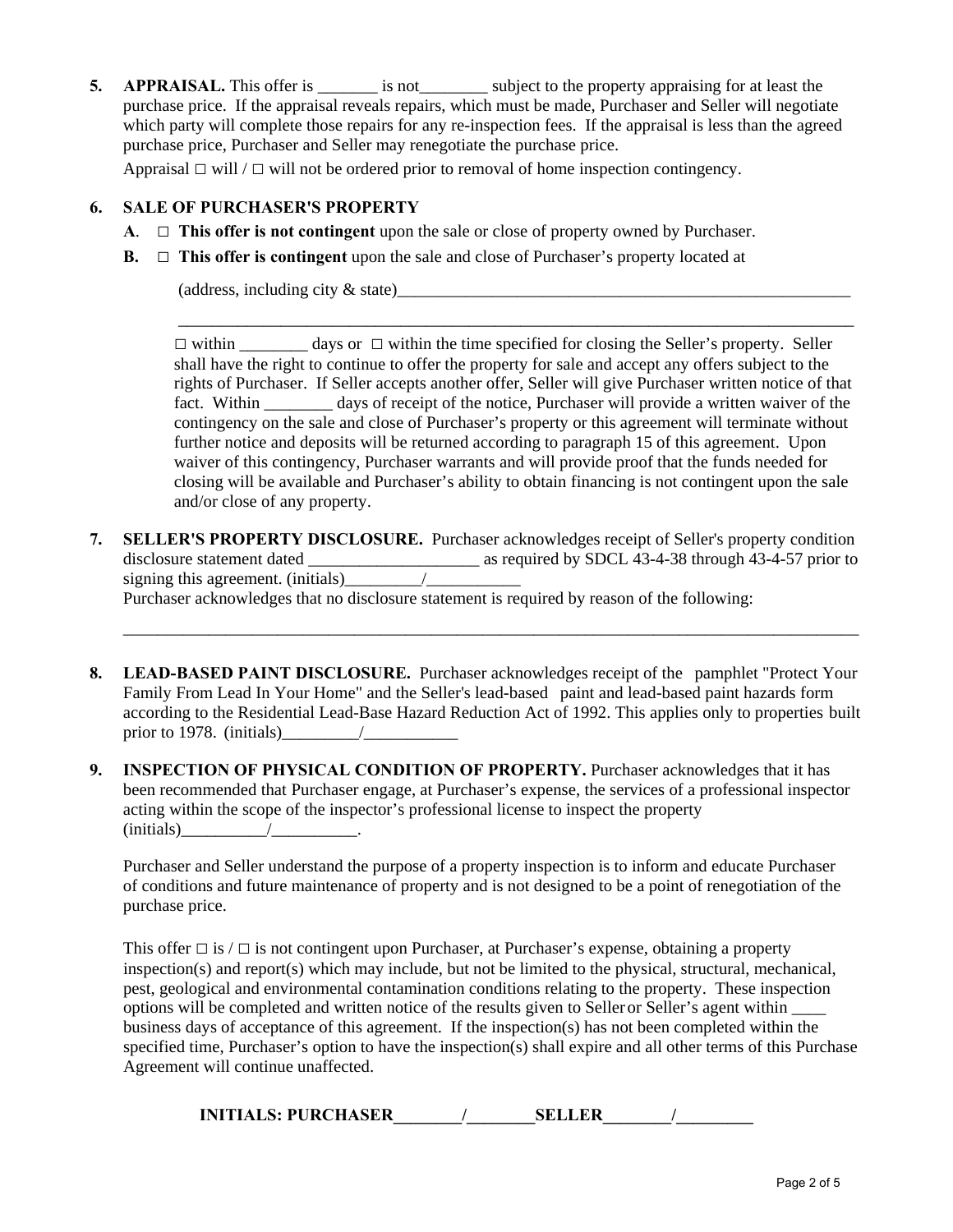## *9. INSPECTION OF PHYSICAL CONDITION OF PROPERTY (continued from page 2)*

If any inspection(s) reveals conditions unsatisfactory to Purchaser or unknown to Seller, the parties to this Agreement will have the following options: Purchaser will accept the existing condition; Seller will correct the existing condition and provide certification from an inspector that the condition has been remedied; or Purchaser and Seller will negotiate a settlement. If no written agreement can be reached on the results of the Inspection Report(s) within business days of the date and time Seller is notified of the results of the inspection(s), this Agreement may be deemed null and void in its entirety at the option of Buyer within \_\_\_\_\_ hours after the negotiation deadline.

- □ Purchaser hereby waives the option to have an independent home inspector assess the condition of the property. \_\_\_\_\_\_\_\_\_\_\_\_\_(Purchaser's initials)
- 10. HOME PROTECTION PLAN: Seller \_\_\_\_\_ has / \_\_\_\_\_ has not provided a home protection plan. By initialing, Purchaser elects \_\_\_\_\_\_\_\_ to purchase \_\_\_\_\_\_\_\_\_ to not purchase a home protection plan. Purchaser and Seller acknowledge that Broker selling the home protection plan will receive compensation from the home protection plan provider.
- **11. SURVEY.** Purchaser acknowledges that it has been recommended to obtain a survey by initialing one of the following:
	- \_\_\_\_\_\_ new location survey depicting all improvements on the property.
	- \_\_\_\_\_\_ existing location survey depicting all improvements on the property.
	- new boundary survey marking all property corners before closing.
	- other

Cost of survey, if any, will be paid as follows: \_\_\_\_\_\_Seller \_\_\_\_\_\_\_Purchaser

Purchaser waives survey (Initial, if applicable)

**12. TAXES/PRORATIONS.** Purchaser is aware that property taxes may or may not be based upon "Owner Occupied Status". Any and all Special Assessments are to be paid by Seller unless otherwise specified in this agreement.

Taxes, rents, road maintenance, water, sewer, and homeowner's association fees, if any are:

- **□** To be prorated to \_\_\_\_\_\_\_\_\_\_\_\_\_\_\_\_\_\_\_\_\_\_\_\_\_\_\_\_\_
- **□** Not to be prorated

| Tax proration will be based upon the: $\Box$ previous year's taxes / $\Box$ agreed upon amount of |  |
|---------------------------------------------------------------------------------------------------|--|
| $\Box$ most current county information / $\Box$ new construction estimate $\Box$ other (below)    |  |

\_\_\_\_\_\_\_\_\_\_\_\_\_\_\_\_\_\_\_\_\_\_\_\_\_\_\_\_\_\_\_\_\_\_\_\_\_\_\_\_\_\_\_\_\_\_\_\_\_\_\_\_\_\_\_\_\_\_\_\_\_\_\_\_\_\_\_\_\_\_\_\_\_\_\_\_\_\_\_\_\_\_\_\_\_

**13. TITLE.** Merchantable title shall be conveyed by Warranty Deed or other sufficient conveyance instrument, acceptable to Purchaser, subject to conditions, zoning, restrictions, and easements of record, if any, which do not interfere with or restrict the existing use of the property. An owner's policy of Title Insurance in the amount of the purchase price will be furnished with cost to be distributed: Purchaser\_\_\_\_\_\_ Seller\_\_\_\_\_\_.

| <b>INITIALS: PURCHASER</b> | <b>SELLER</b> |  |
|----------------------------|---------------|--|
|                            |               |  |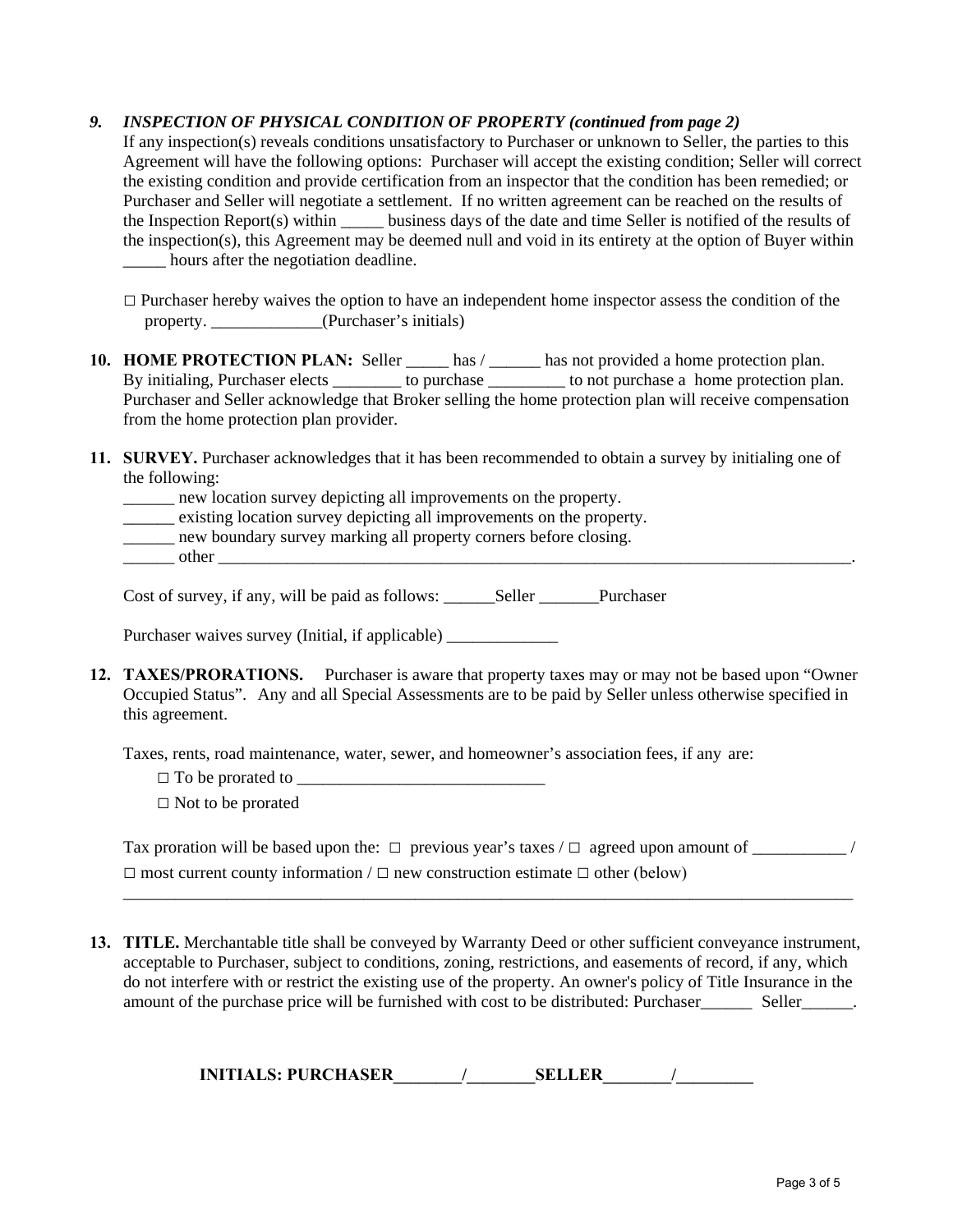**14. CLOSING/POSSESSION.** Closing date will be on or before \_\_\_\_\_\_\_\_\_\_\_\_\_\_\_\_\_\_\_\_ with possession to be given Purchaser at time of closing. Seller agrees to maintain the property in a condition comparable to its present condition and agrees that Purchaser will have the opportunity for a personal inspection prior to closing. Seller agrees to maintain all existing insurance coverage on property until time of closing.

Closing service fees, if any, cost to be distributed as follows: Purchaser Seller Seller Seller

All personal property, including refuse, not included in the purchase price, shall be removed by Seller prior to closing.

- **15. EARNEST MONEY/DEPOSITS.** The broker, as specified in Section 2, shall deposit and hold all earnest money and other deposits until sale is closed. If an accepted offer and agreement to purchase does not close, regardless of the circumstances, both Purchaser and Seller must agree in writing prior to release of earnest money or in the alternative, pursuant to court order in accordance with SDCL 36-21A-81.
- **16. AGREEMENT TO MEDIATE.** Any dispute or claim arising out of or relating to this contract will be submitted to mediation, if available, in accordance with the rules and procedures of the Sellers/Purchasers Dispute Resolution System. Otherwise, mediation will be submitted to a private mediation service. Any costs of mediation will be shared equally between Purchaser and Seller.

Yes No Purchaser / (initials)

**17. PERSONAL PROPERTY.** Any personal property, free of liens and without warranty of condition, shall be transferred to Purchaser by a separate bill of sale. Purchaser **□** will / **□** will not compensate seller for fuel oil/propane remaining on date of closing.

\_\_\_\_\_\_\_\_\_\_\_\_\_\_\_\_\_\_\_\_\_\_\_\_\_\_\_\_\_\_\_\_\_\_\_\_\_\_\_\_\_\_\_\_\_\_\_\_\_\_\_\_\_\_\_\_\_\_\_\_\_\_\_\_\_\_\_\_\_\_\_\_\_\_\_\_\_\_\_\_\_\_\_\_\_\_ \_\_\_\_\_\_\_\_\_\_\_\_\_\_\_\_\_\_\_\_\_\_\_\_\_\_\_\_\_\_\_\_\_\_\_\_\_\_\_\_\_\_\_\_\_\_\_\_\_\_\_\_\_\_\_\_\_\_\_\_\_\_\_\_\_\_\_\_\_\_\_\_\_\_\_\_\_\_\_\_\_\_\_\_\_\_ \_\_\_\_\_\_\_\_\_\_\_\_\_\_\_\_\_\_\_\_\_\_\_\_\_\_\_\_\_\_\_\_\_\_\_\_\_\_\_\_\_\_\_\_\_\_\_\_\_\_\_\_\_\_\_\_\_\_\_\_\_\_\_\_\_\_\_\_\_\_\_\_\_\_\_\_\_\_\_\_\_\_\_\_\_\_

\_\_\_\_\_\_\_\_\_\_\_\_\_\_\_\_\_\_\_\_\_\_\_\_\_\_\_\_\_\_\_\_\_\_\_\_\_\_\_\_\_\_\_\_\_\_\_\_\_\_\_\_\_\_\_\_\_\_\_\_\_\_\_\_\_\_\_\_\_\_\_\_\_\_\_\_\_\_\_\_\_\_\_\_\_\_ \_\_\_\_\_\_\_\_\_\_\_\_\_\_\_\_\_\_\_\_\_\_\_\_\_\_\_\_\_\_\_\_\_\_\_\_\_\_\_\_\_\_\_\_\_\_\_\_\_\_\_\_\_\_\_\_\_\_\_\_\_\_\_\_\_\_\_\_\_\_\_\_\_\_\_\_\_\_\_\_\_\_\_\_\_\_ \_\_\_\_\_\_\_\_\_\_\_\_\_\_\_\_\_\_\_\_\_\_\_\_\_\_\_\_\_\_\_\_\_\_\_\_\_\_\_\_\_\_\_\_\_\_\_\_\_\_\_\_\_\_\_\_\_\_\_\_\_\_\_\_\_\_\_\_\_\_\_\_\_\_\_\_\_\_\_\_\_\_\_\_\_\_

#### **18. OTHER PROVISIONS: \_\_\_\_\_\_\_\_\_\_\_\_\_\_\_\_\_\_\_**\_\_\_\_\_\_\_\_\_\_\_\_\_\_\_\_\_\_\_\_\_\_\_\_\_\_\_\_\_\_\_\_\_\_\_\_\_\_\_\_\_\_\_\_\_\_

**18. ADDENDA TO THIS AGREEMENT.** The following documents are addenda to this contract and are attached and become part of this contract by reference. If none, so state.

19. This agreement is void if not accepted by Seller by the \_\_\_\_\_\_\_\_\_\_ day of \_\_\_\_\_\_\_\_\_\_\_\_\_\_\_\_\_\_\_\_\_\_\_\_\_\_\_\_\_\_\_\_, \_\_\_\_\_\_\_\_ by \_\_\_\_\_\_\_\_\_ a.m./p.m.

**20.** The laws of \_\_\_\_\_\_\_\_\_\_\_\_\_\_\_\_\_\_\_\_\_\_\_\_ govern this transaction.

**INITIALS: PURCHASER\_\_\_\_\_\_\_\_/\_\_\_\_\_\_\_\_SELLER\_\_\_\_\_\_\_\_/\_\_\_\_\_\_\_\_\_**